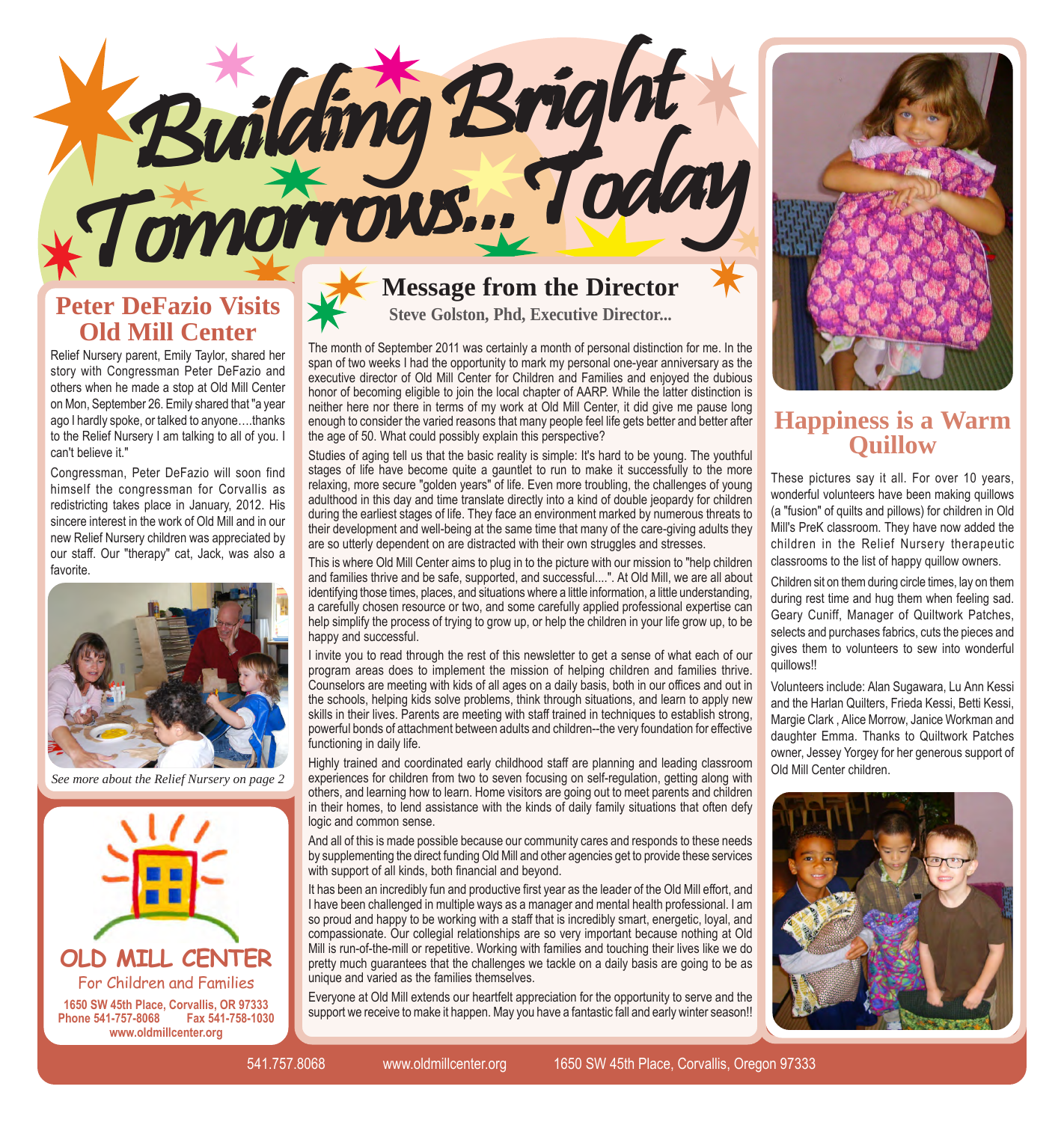## *Thanks to our Donors*

*General donations June 1, 2011 – September 28, 2011 We apologize for any error or omission in our donor list*

Anonymous Donor Jayne Ackerman, MD All Pro Moving and Cleaning LLC Peter Barnhisel Chris Bell Bill Benson Brad Benson Ken & Julie Bielman Larry & Carol Boersma Fred & Mary Brauti Gwyneth Britton Larry & Linda Burt John & Shirley Byrne Jane Capizzi Doreen Carpenter Bruce & Diana Carsten Gloria Chaves Dave & Sue Cook Marvin Crocker Crystal Lake Public Storage Carly Davis Jay & Pat Dixon Keith & Joan Dunlap Mary Duringer Jim & Barbara Edwards Jim & Phyllis Eickelberg First Alternative Co-op Janet Gambatese Marjorie Goss Mary Jane Gray,MD Tom & Jeanne Griffith Daniel Hedrick & Leslie Clautice Frank Heresco Emery Hildebrandt Mark Hoskins Don Klaus Carol Krakauer Brock Krizan

Bev Larson Sid & Judy Lasswell Julie Linhares Sue Mariner Paul Marriott Mark McCarty Ken & Nancy Medearis Georges Lifermann & Marilyn Miller Bruce Moser Mr./Ms. CV - Crescent Valley HS Ron Naasko Jim Oldfield Ed & Beth Ray Jane Rice Bob & Jane Ringo Jean Rosendahl Jack Ross Steve & Kathy Sansone Steve & Patrice Schuetz Mary Alice Seville Gloria Sica Dr. Ryan Sparks Bond & Marilyn Starker Beth Strong Alan Sugawara Margaret Swan Audrey Swygard Lee Takamori Marolyn Tarrant Cliff & Jo Anne Trow Jim & Doris Van Olst Marge Vaughan Dale & Mary Jane Weber Fred & Dian Wright Carl Wu Dave & Jan Zajicek Andy Zaremba

#### *In Memory of Don B Martin*

Donald Baumgartner David Brawn Ethel Burke Bill & Anne Harper JJ Jones Barbara Lewis Beverly Long Barbara McMinds

Estora Moe Sidney Shannon Jean Shay Tim & Karin Stewart Beverly Thompson Margaret Walton Louise Warner Len & Barbara Weber

#### *Foundation Gifts*

Benton County Foundation Oregon Community Foundation Regence Foundation

#### **Community Garden, Delivering Goods All Summer Long**

Next door to Old Mill Center is the SAGE Community Garden, managed by Pam DeWolfe and the Corvallis Environmental Center. Everyday throughout this beautiful summer the volunteers at SAGE brought the center over 540 lbs of produce for our staff and visitors to enjoy. Thank you to those that volunteer in the garden and made all this fresh produce possible; HP, OSU Fraternities & Sororities, Home school group and many others from the community.

#### **Ho, Ho, Ho for the Holidays**

As is our annual tradition, Old Mill Center is asking you to help put the "ho-ho-ho" back into the holidays for our families in need. There are many ways to help with this worth-while effort, including: sponsor a family in need; offer to help provide gifts (usually an outfit and toy) for one or more children; drop new toys off at Old Mill Center; make a cash contribution to our holiday family fund. In addition, you can bring new toys to Town & Country Realty or contribute new toys at OSU Beaver home football games.

These toys will be distributed to Old Mill Center and other programs serving children in our community as a part of the Touchdowns for Toys Drive. For more information on how you can brighten the holidays for our children, call Cindy Bond, 541-757-8068 or email her at cindy\_bond@oldmillcenter.org.

## **A Message from our New Board President**

#### **by Janet Gambatese...**

My interest in community service grew after completing the Leadership Corvallis program in 2009. After learning more about the community during that year-long program, I wanted to give back through volunteer service. I knew I wanted to help children and families, since I feel so fortunate and blessed with my own family and children.

As I began to explore my options for volunteer service, a co-worker and mentor suggested that I contact Bev Larson at Old Mill. During the meeting I told her about my job at Samaritan doing contracting, and Bev mentioned that Old Mill could use some help with its own insurance contracts. There was also an opportunity to serve as a board member, and it seemed like a natural fit for me. I also remembered that in the past, I had attended some fundraising

events for Old Mill and I was impressed with their mission. I liked the idea of being able to volunteer my time to help children and families in need.

I have been on the board a little over year now, and currently serve as board chair. I feel immense gratitude to be involved with improving the lives of the children and families Old Mill touches each day. Our mission is to "help children thrive," and that is important and rewarding work.



### **Dream Realized In Old Mill Center Relief Nursery**

"This is the first time in 10 years I have not gotten wasted on my birthday. Without Relief Nursery I would have done it again!" reported a 20 year old mother of two young children, ages 5 months and 2 ½ years, who had been in the Toddler Therapeutic classroom and who had been participating in the mental health support group and in the parent education classes.

Now, after a decade of working with community partners to bring a Relief Nursery to Benton County, it is a REALITY!! Benton County was officially certified in May as the 15th official Relief Nursery in the State of Oregon.

Services currently include: two-day therapeutic classrooms for children two to three and three to five years of age. These nurturing classrooms have small enrollment and focus on resiliency, attachment and the social-emotional development of children. Home visits, parent education, developmental screenings and resource and referral are all part of the services provided by staff in these classrooms. There is no waiting list for Relief Nursery (RN) services. Any family who does not have a child in a therapeutic classroom receives Outreach services, including home visits, parenting education, developmental screenings and resource and referral services. All RN parents are able to participate in Parent Support Groups, with three groups running this fall. Groups are a combination of mental health (focusing on all the complex feelings involved in parenting) and parenting education (focusing on the skills needed to parent children at each developmental stage.) RN provides child care and meals for parents and children during group times. Families also receive transportation assistance as needed. Families may access the Resource Closet, offering clothing for children birth to size 7, emergency food items and items that cannot be purchased with food stamps, such as diapers, wipes, personal hygiene, laundry and cleaning supplies.

Research shows the tremendous impact Relief Nurseries have on reducing child abuse and neglect and keeping children out of foster care. Consequently the Benton County Commission on Children and Families (BCCCF) Early Childhood Committee worked collaboratively to establish a Relief Nursery with active partners including LBCC parent education, Corvallis Benton County Library Youth Services, Benton County Health Dept, PEP, Kidco Head Start, DHS Children's Services and Good Samaritan Hospital. With the hard work and dedication of these partners, the Benton County Relief Nursery has now become a reality....a source of tremendous support to the most vulnerable families in our County.

Referrals for RN services come from many sources, including self-referral, community agencies, physicians, family members and friends. For more information about Relief Nursery or to make a referral, please contact Cindy Bond, 541-757-8068 or email her at cindy bond@oldmillcenter.org.

# **Big Thanks**

A big thank you to all who attended the Skinny Pig Out on August 7th. It was a beautiful afternoon with great friends and supporters of Old Mill Center for Children and Families Relief Nursery. The following sponsors are greatly appreciated for your donation:

Bond & Marilyn Starker Crystal Lake Storage Dr. Ryan Sparks Heresco Chiropractic & **Associates** All Pro Moving and Cleaning Paul R. Marriott The Lerts Band

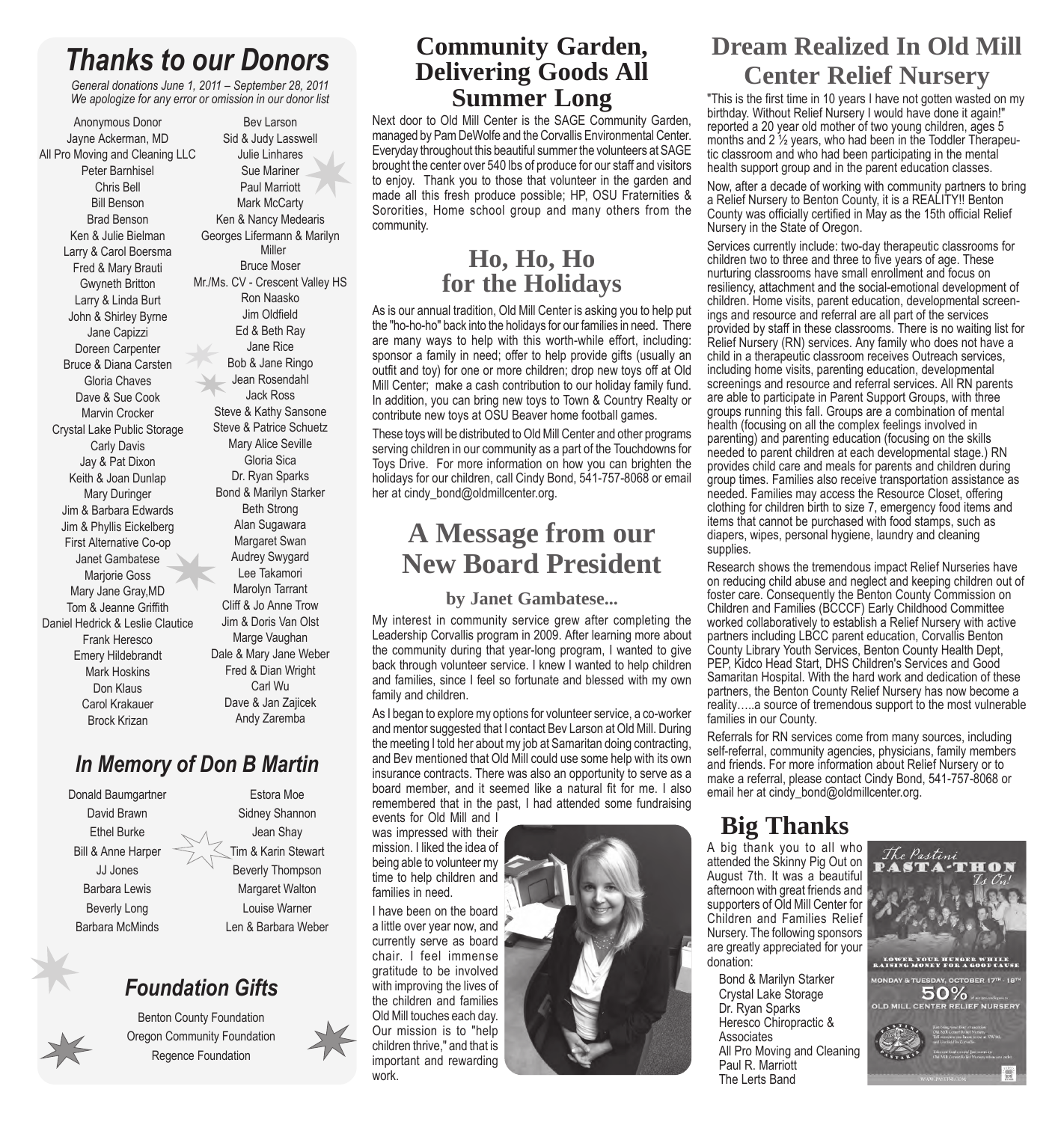#### **Sad Farewell to a Good Friend…Ron Naasko**

#### **by Cindy Bond Relief Nursery Co-Manager...**

Ron Naasko was a kind and generous man. If he heard anyone talking about him like this, however, he'd deny it. He didn't like attention. Sometimes, I'd see him down at the Farmer's Market

or if he'd stop by for a visit and tell me, "Guess who I saw? I saw one of our old preschoolers, and he remembered me! Imagine that!" Then we'd laugh, because a man in a wheel chair without legs is very memorable. But that's not what he meant. He had no idea of the great contribution he made throughout the years in the lives of young children at Old Mill **Center** 



Ron volunteered for over 15 years in the preschool classrooms. Each time he thought he'd stop volunteering, I'd invite him in to meet the current kids. After watching him make connections with some of the children who really needed that little extra TLC the most, we'd chat, and he'd say, "These kids just have a way of weaving and worming their way into my heart! And you knew that if I just spent a few minutes with them, I'd be hooked!" Yes, indeed. That was Ron. If a child was having a difficult time with a transition, he'd invite the child to go for a ride on his lap in his wheelchair. If a child needed a lap at circle, Ron got out of his chair and offered it to the child. Ron was there, ready to give that little extra care and attention that sometimes teachers didn't have time to give. Ron was amazing!

Many of the children would ask "what happened to your legs"; he said "they got broken off during the war". Twice during his volunteer time he felt children needed to hear his story, and I had the privilege of hearing him gently, yet matter-of-factly tell the story, showing pictures of him in his army uniform with legs, pictures of him in the hospital, and then pictures of him later in life. Ron encouraged children to ask questions, he didn't want them to be afraid.

Ron volunteered throughout the community, making an impact and leaving his mark on staff and children alike, from Old Mill Center to Mari's Place at Community Outreach, Inc. to the SMART Program, reading weekly to children. You were wrong, Ron. You were very special and will be sorely missed!

A flag dedication ceremony will be held in celebration of Ron in October at Old Mill Center with Full Color Guard (date TBD, please call 541.757.8068 for more information). All of Ron's friends and family are invited to attend.



#### **Family Feature**

**by Medora Tuck Stevens Healthy Start Program Coordinator...**

"We're still learning" said Tammy McGinnis, mother of 15-month old Mason Sanders, when asked about the family experience of receiving home visits from Healthy Start of Benton County. Tammy and her husband-to-be, Arthur Sanders have been receiving weekly home visits from Healthy Start since baby Mason was a newborn. Thinking back to those first few visits, Tammy shared that "at first we were concerned about a lot of things with having a new baby, but Healthy Start taught us what's good for Mason. Like, we didn't know anything about tummy time and how important it is before having home visits."

Although most weekly visits take place with Tammy and Mason, Dad (Arthur) is often included as well when he calls in to say hello during his break time from his job at Goodwill in Corvallis. Tammy also often takes photos and short videos of Mason's activities during home visits to keep Arthur included in as much as possible. In conjunction with Healthy Start, the family receives services from WIC, Benton County Health Department and Developmental Disabilities, Partnerships in Community Living (PCL), and Self-Sufficiency.

When asked about what she likes best about Healthy Start, Tammy said, "helping us know what comes next in his growing stages

#### **Fireside Recitals 25th Series Begins**

As the leaves change color it is time to prepare for the 25th Fireside Recital Series. The often heard "Wow, this was the best program ever" is certain to be heard again this season. Rachelle McCabe has lined up brilliant musicians for our enjoyment. The most exciting of these is Robin McCabe, Rachelle's sister, acclaimed international pianist, who chairs the University of Washington Music Department No doubt you have all heard Robin in one of her Corvallis performances. Her only performance in Corvallis this year will be as part of our Fireside Series.

In addition to the musical entrees, wine and other beverages as well as appetizers or desserts will be served while you visit with fellow music lovers, treasured friends, and the artists themselves. Tickets are \$150 per person for the season, with all proceeds to benefit Old Mill Center and the OSU Piano Program. Please join us!



**Friday, December 9, 7:00 PM** The OSU Chamber Music

Project **Sunday, January 15, 4:00 PM**

Robin McCabe, internationally renowned pianist, will perform

**Saturday, May 19, 7:00 PM** Program to be announced

Special Thanks to our Sponsors: Barnhisel Willis Barlow and Stephens LC Jayne Ackerman, MD Jack Enbom, MD Broadley Vineyards Korvis Automation Catherine Mater





and making sure he's doing what he should be, so we know what we can work on.... We always enjoy the visits and seeing what Mason can do!"

\*Healthy Start is a statewide program offering intensive home visiting and parental support to first-time parents who indicate interest in the program and who qualify for services based on a wide range of risk factors and family challenges. Healthy Start is a completely voluntary program, and services are free of charge to all families. If you are interested in learning more about Healthy Start of Benton County, please contact Program Coordinator, Medora Tuck Stevens, at 541-757-8068 ext. 117.

### **Wish List**

**4 automobile fire extinguishers 4 automobile first aid kits 6 jewelers loupes (magnifiers) 5x magnification 6 small back packs Any type of guitar or percussive instruments Construction paper - all colors Duct tape - all colors Fine paint brushes Gallons of glue Glitter Gift cards to purchase books and materials High quality water colors (6 sets) New electronic medical system Plant stands Puppets Raw potters clay Sewing machine thread - all colors. Silica sand - 10 lbs Special paper - shiny , colors, textures Steno pads Stickers with nature themes White poster board**

# **Board of Directors**

**Meredith Baughman Town & Country Realty Tammy Thompson Campbell's Cleaners**

**Linda Burt Oregon State University (Retired) Alissa Craft,- DO Samaritan Health Services Patricia Dixon Community Representative Janet Gambatese, MPA Samaritan Health Services Karen Misfeldt, Atty Heilig, Misfeldt & Armstrong Pat Newport Oregon State University, Retired Dale Ramsay Contractor, Retired Meg Swan Oregon State University (Retired) Bobbie Weber, PhD Oregon State University**